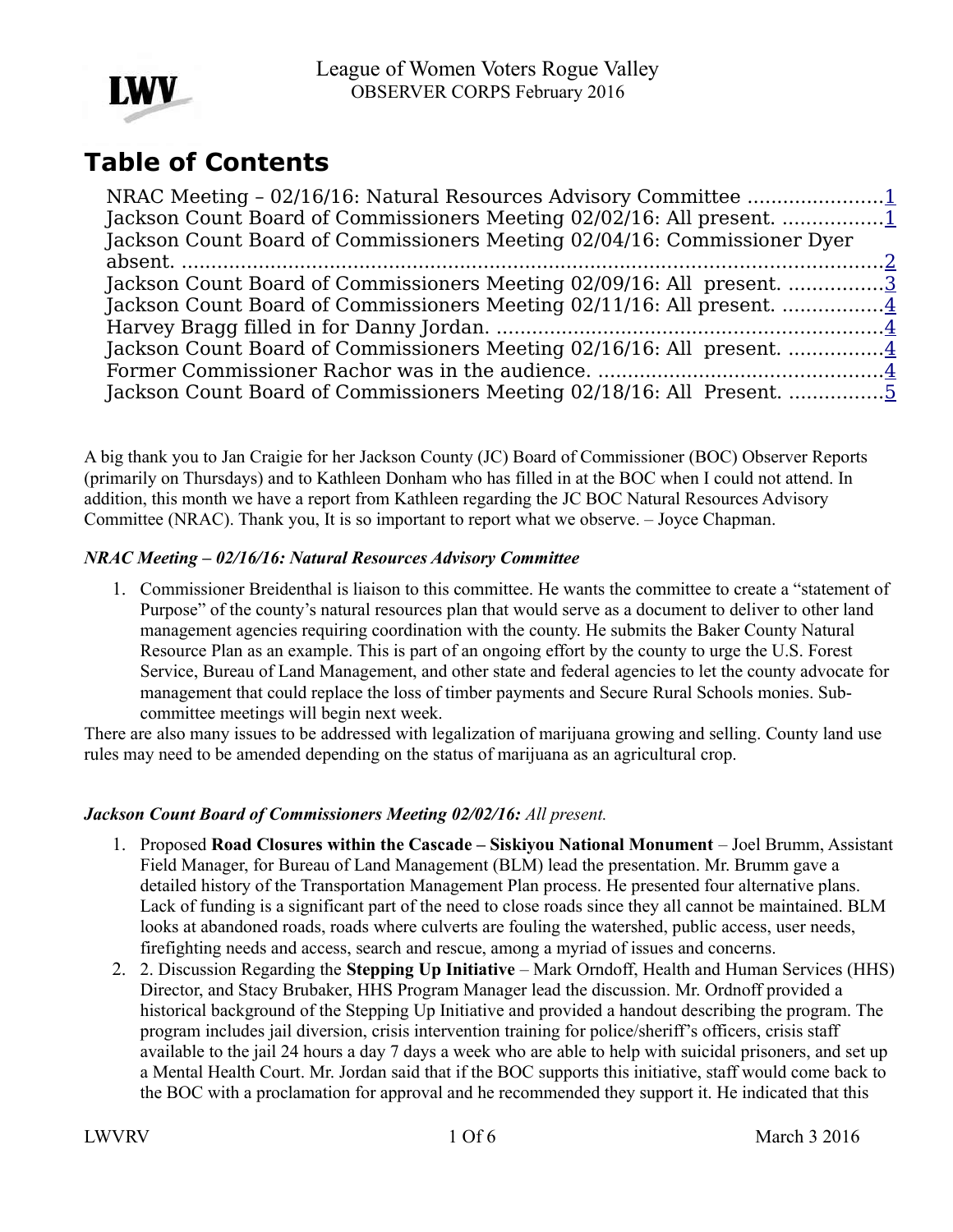

program will help create a framework and structure so that all services can work together. The BOC approved the drafting of a proclamation in support of the Stepping Up Initiative.

3. 3. Discussion of Billtracker Legislative Tracking System. Mr. Jordan explained the options to provide the BOC access to this system. The BOC discussed and selected the most economical way to provide the commissioners access to the system.

[2016 02 02 BoC Work Session Minutes](http://jacksoncountyor.org/Board-of-Commissioners/Meeting-Archive?EntryId=41298&Command=Core_Download) PDF

#### <span id="page-1-0"></span>*Jackson Count Board of Commissioners Meeting 02/04/16: Dyer absent.*

- 1. Discussion of **Oregon Watershed Enhancement Board (OWEB) Land Acquisition Grant Program**  Commissioner Roberts raised the topic and began the discussion. The BOC had previously discussed the OWEB grant in connection with the acquisition of 325 acres of private land by the **Southern Oregon Land Conservancy** (SOLC) and had declared the BOC neutral on the project. There was a lengthy discussion during which Commissioner Roberts stated her philosophical opposition to have private land purchased with the assistance of public money for public or nonprofit purposes. Mr. Jordan explained that OWEB manages federal pass through grant money. A great deal of the Jackson County Park inventory was purchased through the use of OWEB grants, including the Bear Creek greenway project and the RV Park next to the Expo. Commissioner Roberts expressed her desire to revisit the neutral position on the acquisition of 325 acres by SOLC. Mr. Jordan pointed out that SOLC has so far taken the position that, even though they are a non- profit, they pay property taxes on all of their lands. Commissioner Breidenthal said that he agreed with opposing the use of public funds to purchase private property. After more and lengthy discussion, the BOC instructed Mr. Benton, the County Counsel, to draft a letter expressing disapproval of the use of OWEB funds for the purchase of private property on philosophical grounds. A draft will be brought back to the BOC.
- 2. Discussion of Increased **Audio Accommodations**  Commissioner Roberts again raised the issue of providing the audio file of the Tuesday and Thursday sessions on the JC website. The estimated cost is approximately \$10,000 per year, of that amount, \$1750 is for the licensing fee for software and the balance is the estimated cost of staff time. Concerns were raised by Mr. Jordan and Commissioner Breidenthal about the possibility of increased costs over time and adding to the work load of already busy staff and detailed minutes are on line. There was lengthy discussion and issues of transparency raised by Commissioner Roberts. It was agreed to bring the matter back to the agenda when the full BOC is present.
- 3. 3. Discussion of the **Use of Staff Time and County Resources for Non-County Business**  Commissioner Breidenthal raised the issue in the context of insuring that commissioners don't inadvertently show up together at private or public events, causing a quorum of the BOC, without proper notice. Apparently the issue came out of Commissioner Breidenthal asking JC staff to RSVP himself and his wife to an event and to make reservations for both of them. Mr. Jordan pointed out that there is a policy that prevents staff from assisting with personal work and weekly the commissioners coordinate calendars at their Thursday meetings. Commissioner Roberts pointed out that she handles her own personal calendar and there has been no confusion. No action was taken.
- 4. 4. No action.
- 5. 5. **Input from County Administrator** Mr. Jordan went over the agenda for the Wednesday meeting which included: **Wolf Committee** will be considered emergency legislation so that they can implement the committee and deal with the grant application that is due February 29. JC will likely only qualify for around \$500 the first year. The **Motorcycle Riders Association** (Commissioner Breidenthal said he is a lifetime member) is becoming a non-profit and wants an exemption from paying property taxes on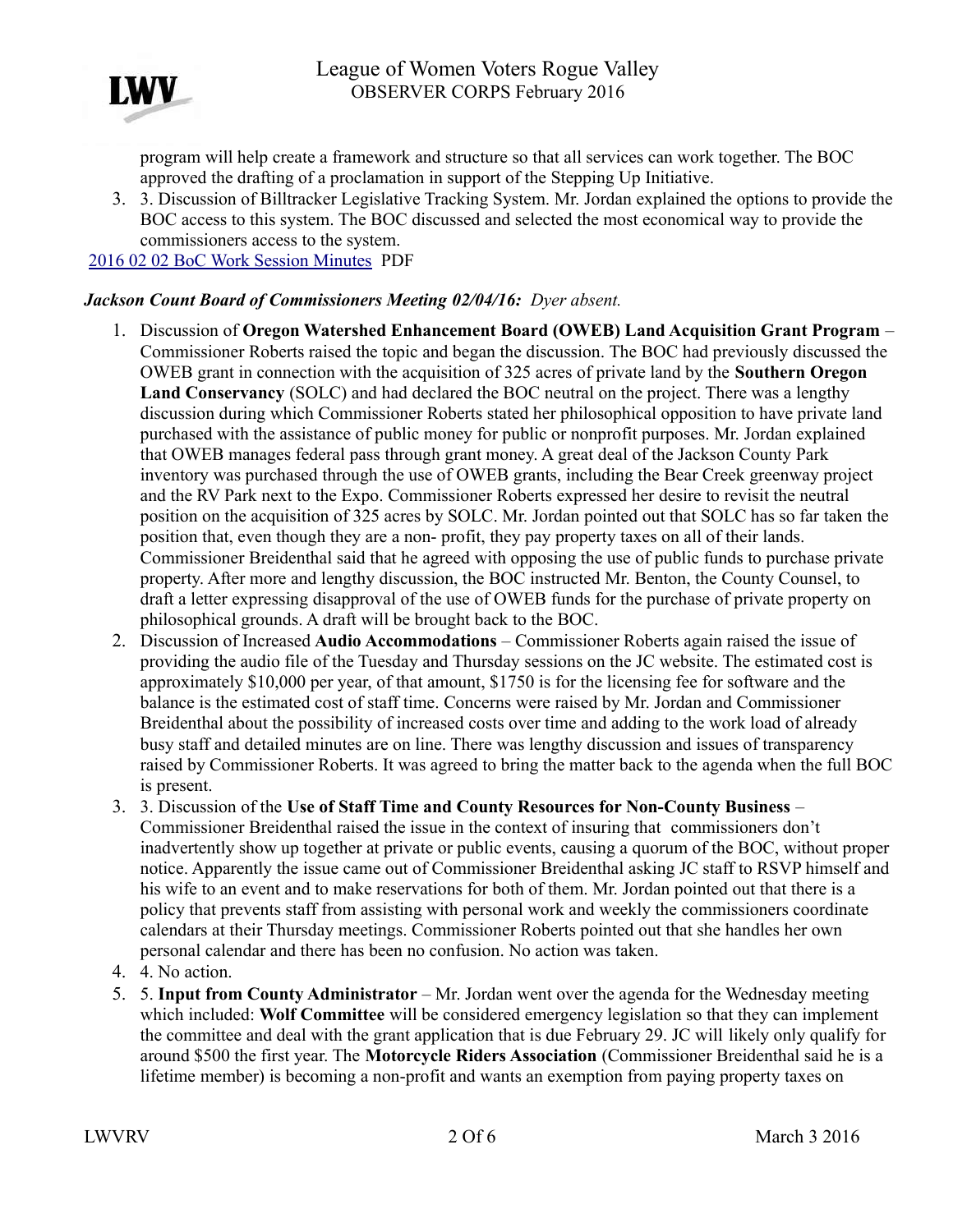

1715.11 acres of land it owns at a cost to the county of \$3,874.72 per year in lost taxes.

- 6. 6. **Liaison Reports**  Commissioner Breidenthal reported on the **AOC Public Lands Committee**  AOC is taking the position that we need to start discussion of moving federal land to state control and is promoting a study of the issue. AOC has taken the lead in urging the federal government to coordinate with the state. Commissioner Breidenthal said that he was approached by Jeremiah Stromberg, Community Corrections Assistant Director, to have the **Department of Corrections** perform a peer review of the County Corrections program. Commissioner Breidenthal asked Mr. Stromberg to submit something in writing that he could take to the appropriate people. Mr. Jordan said he was not interested in having a peer review at this time, and that Jackson County Department of Corrections is considered one of the top programs in the State.
- 7. 7. **Citizen Committee Nominations**  The Recording Secretary said that there were three appointments, one reappointment (Dr. Ayers) and two new appointments. It wasn't clear who was being appointed to which committee but Veterans Advisory Committee and Vector Control were mentioned. [2016 02 04 BoC Staff Meeting Minutes](http://jacksoncountyor.org/Board-of-Commissioners/Meeting-Archive?EntryId=41297&Command=Core_Download) PDF

#### <span id="page-2-0"></span>*Jackson Count Board of Commissioners Meeting 02/09/2016: All present.*

- 1. Harvey Bragg filled in for Danny Jordan. **Fair Board --** the first part of the session was the semi-annual meeting of the BOC and Fair Board. A lengthy discussion was held. Among items of interest, one of the Fair Board members asked whether there shouldn't be a more formal agreement regarding how the new RV park will operate. Mr. Bragg indicated that park staff were working on it. The discussion generally concerned future plans and budgeting for the Expo. The BOC then went into session. Discussion of **State Marijuana Legislation** – Kelly Manning started the discussion of pending legislation at the state level. Among the areas of discussion – **Right to Farm Act** – getting clarification from the state on whether or not marijuana fall under that act would be helpful in doing land use planning and developing ordinances. The BOC asked that Ms. Manning provide an update on what the state is doing at each Tuesday and Thursday work and staff session.
- 2. 2. Discussion of **Possible Program Review of Corrections Department** -- Commissioner Breidenthal raised the issue. He wants to move forward with a review (see discussion on this topic at the 2/4/16 BOC meeting above). Commissioner Breidenthal indicated that in light of recent problems he wanted to move forward. Mr. Bragg said that until pending matters are resolved and the structure is certain, it didn't make sense to do a review. Mr. Benton explained the differences between peer review and audit and indicated that an audit had been performed six months ago which found only minor deficiencies that had already been corrected. He pointed out that it would be difficult to do a peer review during a transition period Commissioner Dyer expressed the opinion that it would be a distraction to do a peer review at this time and favored putting it off and observed that our department is one of the best. Commissioner Roberts favored waiting until all investigations were complete Commissioner Breidenthal continued to favor doing a review. Mr. Bragg pointed out that if there are specific problems, there is an internal audit department and people can report anonymously. The internal audit department is independent and there is a strong non-retaliation policy. After further lengthy discussion Commissioner Dyer suggested that the issue be put back on the agenda when Mr. Jordan could be present inasmuch as Mr. Jordan has significant insight into the issue.
- 3. 3. **Input from County Administrator**  Mr. Bragg proposed Order No. 15-16 to transfer 2.0 FTE's (Full Time Equivalent employees) from County Administration to the Expo Department. After discussion, the transfer was approved.

[2016 02 09 BoC Work Session Minutes](http://jacksoncountyor.org/Board-of-Commissioners/Meeting-Archive?EntryId=41346&Command=Core_Download) 6/27/2016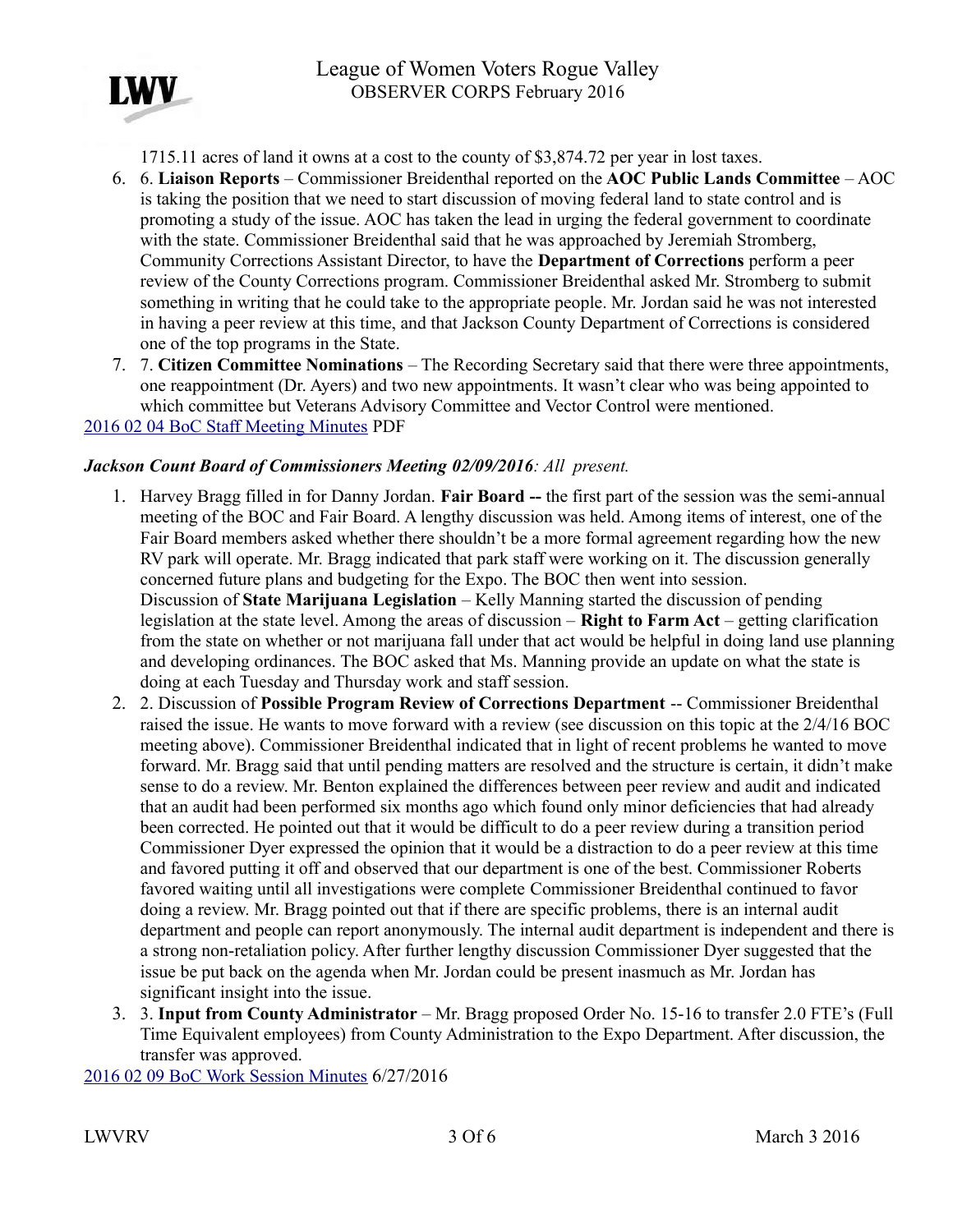

### <span id="page-3-3"></span>*Jackson Count Board of Commissioners Meeting 02/11/2016: All present.*

#### <span id="page-3-2"></span>*Harvey Bragg filled in for Danny Jordan.*

- 1. 1. Continued Discussion of **Increased Audio Accommodations** -- **Board approved the request for recording the meetings and posting them on the JC website** with a motion from Commissioner Breidenthal and seconded by Commissioner Roberts. Commissioner Dyer questioned the \$10,578 expense for a service he doubted few would use, but did approve. Commissioners agreed to re-evaluate in one year.
- 2. 2, &
- 3. 3. The board directed a letter be drafted which would serve as a proclamation that the BOC supported the **prohibition of additional background checks for gun purchases** in Jackson County. BOC has agreed to a **Wolf Depredation Committee** at the request of the Cattlemans Association to be established according to state rules and for possible compensation in the future. The board approved the licensing agreement with Parks reservation service and **Jackson Care Connect** which provides data for the Coordinated Care Organizations until 2019.
- 4. 4. Liaison Reports Commissioner Roberts---Al Densmore will be placing a transportation tax of 13.5 cents on the May primary ballot. Commissioner Roberts met with OR Metropolitan Planning Consortium —most representatives are Portland & Eugene. She also met with Stockman's Association re: **wolf committee.** Commissioner Breidenthal—Noted that Roberts & Dyer now have official positions in the **National Counties Association** on transportation committees [congratulations]; Will be meeting with Region 6 public lands fire issues OAC on Feb 24, predicted transportation costs of \$60 were reported. Commissioner Breidenthal has been involved with the OLCC and OAC counsel Rob Bovett to clarify **marijuana** commerce and agriculture. The legislative adoption of considering marijuana an agricultural crop will be key to establishing ordinances for growth. Commissioner Roberts remarked that she would like more coordination of efforts among the commissioners in dealing with the public and lobbyists in this matter. CommissionerDyer—met with **SOREDI**, Ron Fox has retired. C. Roberts would like an update on SOREDI's progress in meeting its unmet goals from last year. He said that attracting new business will be difficult with the new **minimum wage proposals**. A letter from the commissioners was suggested opposing such legislation and approved by the commissioners. He also met with county mental health advisers about the "**K plan**" for funding the developmentally disabled.

[2016 02 11 BoC Staff Meeting Minutes](http://jacksoncountyor.org/Board-of-Commissioners/Meeting-Archive?EntryId=41314&Command=Core_Download) PDF [2016 02 10 BoC Land Use Minutes](http://jacksoncountyor.org/Board-of-Commissioners/Meeting-Archive?EntryId=41524&Command=Core_Download) PDF [2016 02 11 BoC Land Use Minutes](http://jacksoncountyor.org/Board-of-Commissioners/Meeting-Archive?EntryId=41525&Command=Core_Download) PDF

#### <span id="page-3-1"></span>*Jackson Count Board of Commissioners Meeting 02/16/2016: All present.*

#### <span id="page-3-0"></span>*Former Commissioner Rachor was in the audience.*

- 1. 1. Discussion of the **ACCESS Leader's Group**  Jackie Schad, Executive Director, invited the BOC to have a member participate in the 40th Anniversary brainstorming session. Commissioner Dyer volunteered.
- 2. 2. **Travel to Forest Service Meeting**  Commissioner Breidenthal requested authority to attend the meeting in Portland as an add on to his trip to Washington, DC for the **AOC**. After discussion, the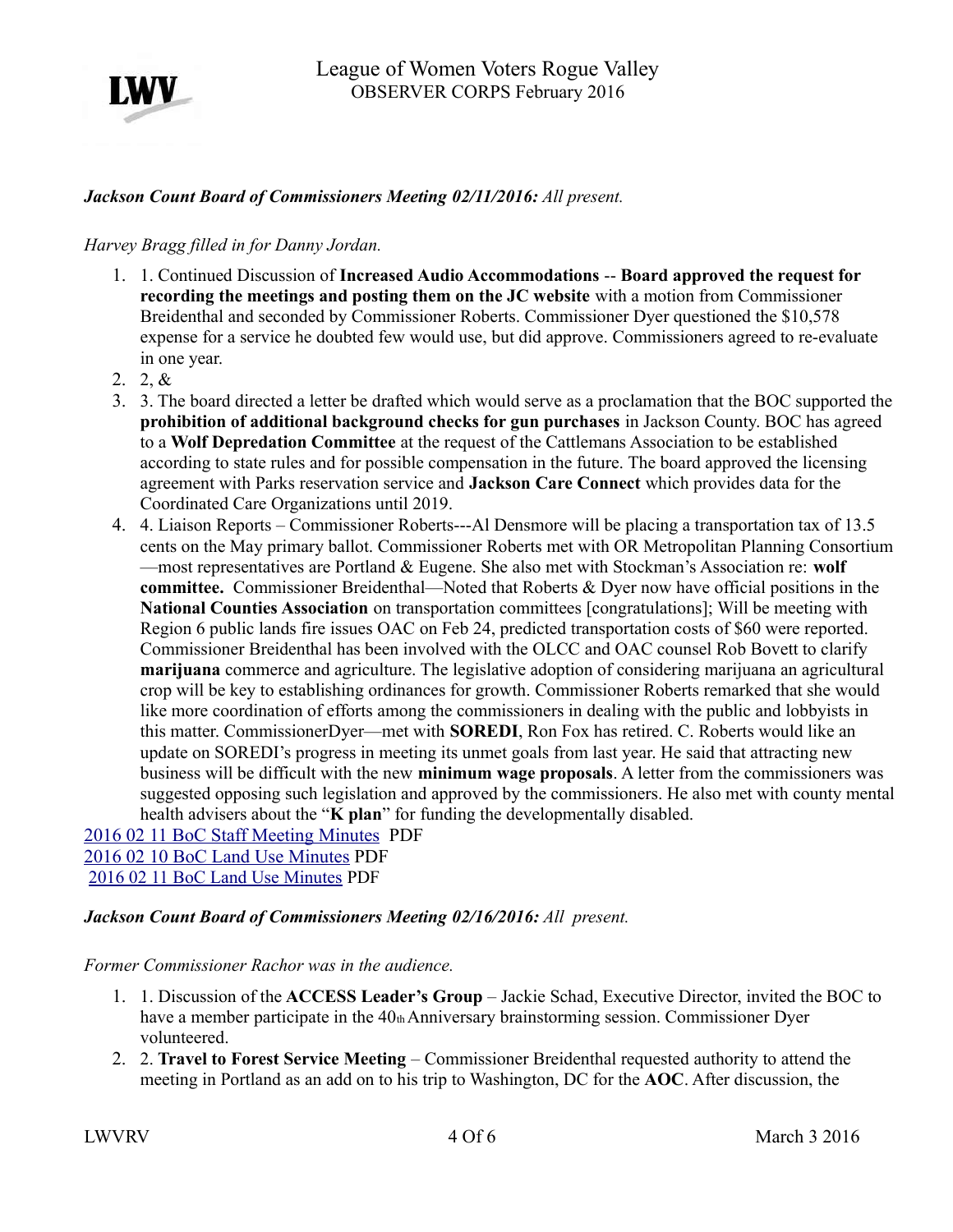

additional expenditure of either a rental car or taxi was approved.

- 3. 3. Discussion of **Drafting a Letter of Opposition to the Minimum Wage Increase and the Gross Receipts Tax** – Commissioner Dyer raised the proposal and read some statistics regarding the costs of these taxes. Mr. Jordan advised that Senator Buckley disputed those statistics and had requested specific information on the increase in cost to the county, which Mr. Jordan was getting ready to prepare. After lengthy discussion staff was instructed to prepare a letter of opposition and the BOC approved having Commissioner Dyer approve and send out the final letter that day.
- 4. 4. Discussion of **AOC Oregon Counties China Council**  Commissioner Roberts went to the meeting and reported that Oregon is trying to set up something like a "sister state" arrangement with China. Roberts expressed concern that China is not our ally, jobs are going to China and their products are substandard in her opinion. A lengthy discussion continued during which Commissioner Breidenthal claimed that he had set this up and he had worked on finding investors for a destination resort in Medford. Mr. Jordan pointed out that opening economic relations with China had been a longstanding effort that included efforts by the Chamber of Commerce, St. Mary's and Dennis Richardson. Commissioner Skundrick and Mr. Jordan were authorized to make a trip to China in the past in an effort to help local businesses. Commissioner Roberts opposes foreign investment specifically from China. Commissioner Breidenthal said he would not go on record opposing investments from China. It was difficult to follow, but apparently there AOC plans an economic development trip to China on March 24th. Dyer and Roberts expressed concern on how the trip was being paid for. AOC indicated that it was not coming out of dues, but other funds, and they want to know the source of the funds and what are the goals of the trip. Mr. Jordan was asked to draft a letter to AOC asking the source of funds and the goals of the trip.
- 5. 5. **Discussion of State Marijuana Legislation**  Kelly Madding provided an update on the current state of the legislation.

## [2016 02 16 BoC Work Session Minutes](http://jacksoncountyor.org/Board-of-Commissioners/Meeting-Archive?EntryId=41311&Command=Core_Download) PDF

### <span id="page-4-0"></span>*Jackson Count Board of Commissioners Meeting 02/18/16: All Present.*

This Observer listened to the portion of the meeting related to a **Possible Review of Corrections Department.** I do not feel I can do justice to the entire discussion but will provide a few highlights. I urge anyone interested in this issue to listen to the full discussion by going to the JC website and downloading the discussion. Commissioner Breidenthal brought forward the issue of a peer review of the Corrections Department again. Commissioner Roberts indicated that she had spoken with Mr. Stromberg of the DOC and he had made an offer to do the review but was not pushing it and she asked Commissioner Breidenthal what he was trying to accomplish. Through a lengthy discussion, it appears that one or more employees have attempted to complain to Commissioner Breidenthal and he has referred them to the appropriate reporting avenues. Mr. Jordan gave a lengthy presentation of his credentials in Community Justice and advised that a peer review would not deal with complaints by employees. Mr. Benton pointed out that employees have an affirmative duty to report fraud and abuse and can do so anonymously and that there is a system set it up to handle such complaints. Mr. Jordan emphasized that a peer review is limited in scope but, if done, should be done when leadership is stabilized. Mr. Jordan explained again to the BOC his friendship with Mr. Hagey who is under criminal investigation and that Mr. Jordan has recused himself concerning Mr. Hagey. Further, he explained everything he did to give free access to the District Attorney and Sheriff by asking Mr. Bragg to come to county offices at 1:02 a.m. to open the doors for a search. The DA and Sheriff took away computers and other documents and, after investigation, found no connection between Mr. Hagey's employment at the county and the criminal investigation. No related charges were brought. Mr. Jordan suggested the BOC consider a National Institute of Corrections (NIC) review after